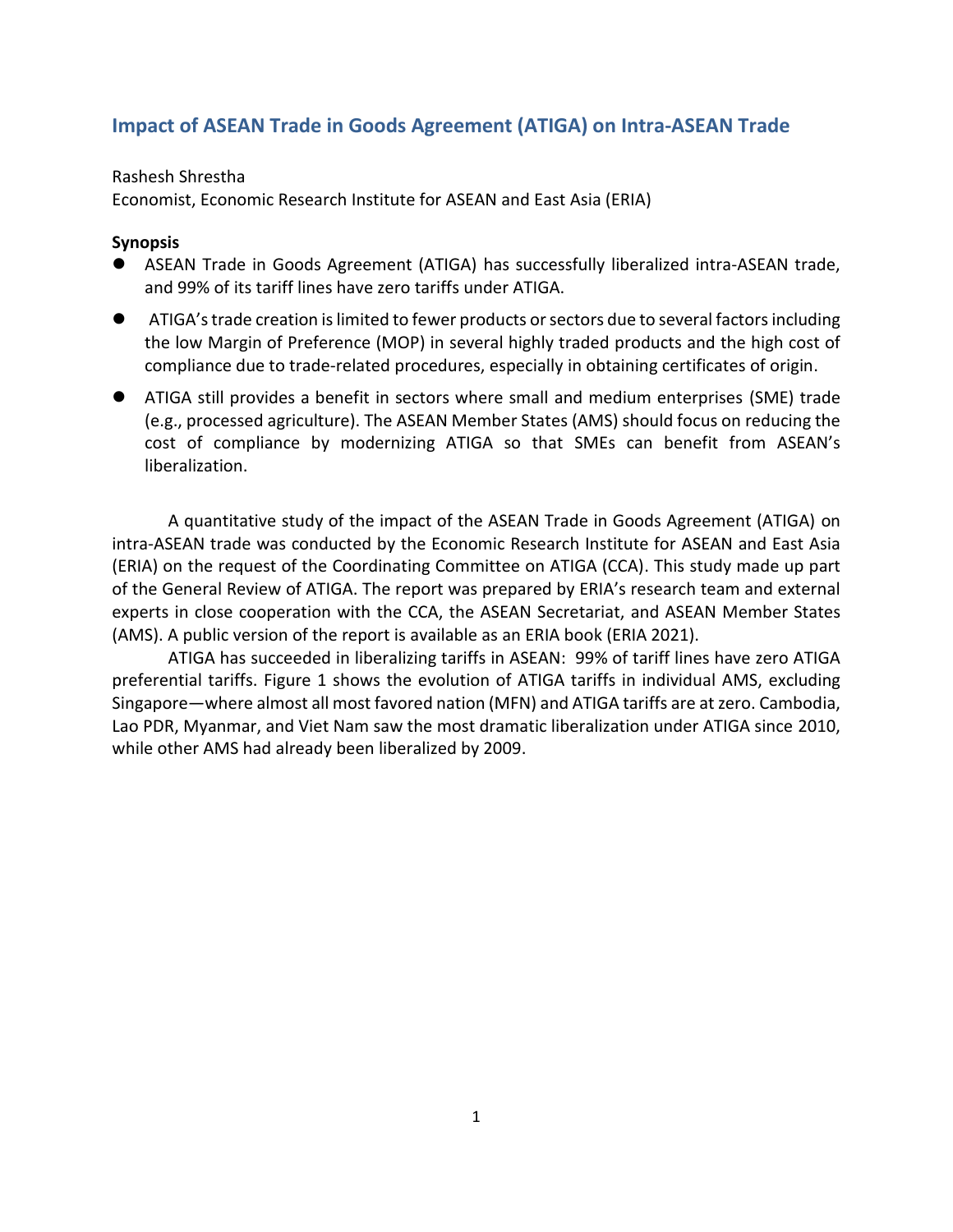**Figure 1: Number of tariff lines with non-zero ASEAN Trade in Goods Agreement (ATIGA) tariffs (in ASEAN Harmonized Tariff Nomenclature (AHTN) 2012 equivalent).**



Note: BRN = Brunei Darussalam, IDN = Indonesia, KHM = Cambodia, LAO = Lao People's Democratic Republic, MMR = Myanmar, MYS = Malaysia, PHL = Philippines, THL = Thailand, VNM = Viet Nam.

Source: ERIA (2021).

ATIGA's trade creation effect is limited to a few sectors or products. In one analysis, we estimated the impact of ATIGA on intra-ASEAN trade using gravity estimation at the product level (defined as the 3-digit Harmonized System (HS) code). On average, the gravity model showed a negative average trade creation effect (−0.15) with only a few products with positive coefficients. The reason for a small trade creation effect is the small Margin of Preference (MOP) offered by ATIGA. The MOP is computed as the difference between ATIGA tariff rates and the next best trade alternative (the preference in bilateral FTAs, the ASEAN Plus One FTAs, or MFN). Since we only had information on MFN tariffs, we considered the MOP to be the difference between MFN and ATIGA tariffs.

MFN tariffs are already low in ASEAN, which limits the amount of MOPs possible. In Singapore, there are only 22 tariff lines with MFNs above zero. However, certain products and sectors have higher MFN tariffs (e.g., agriculture, processed food, and automotive products). Electronics and health-related sectors have greater share of products with zero MFN or low MOPs. Processed food, textiles and apparel, and wood have large percentages of products with the highest MOPs. Conversely, a lot of MFN tariffs are zero or covered by liberalization agreements such as the Information Technology Agreement (e.g., electronics), which reduces ATIGA's impact. However, MOP is just one part of the picture. The MOP must be compared to the cost of compliance—the financial cost and time required to qualify for ATIGA tariffs (e.g., obtaining the Certificate of Origin). Due to the high cost of compliance, many traders cannot benefit from the MOP offered by ATIGA.